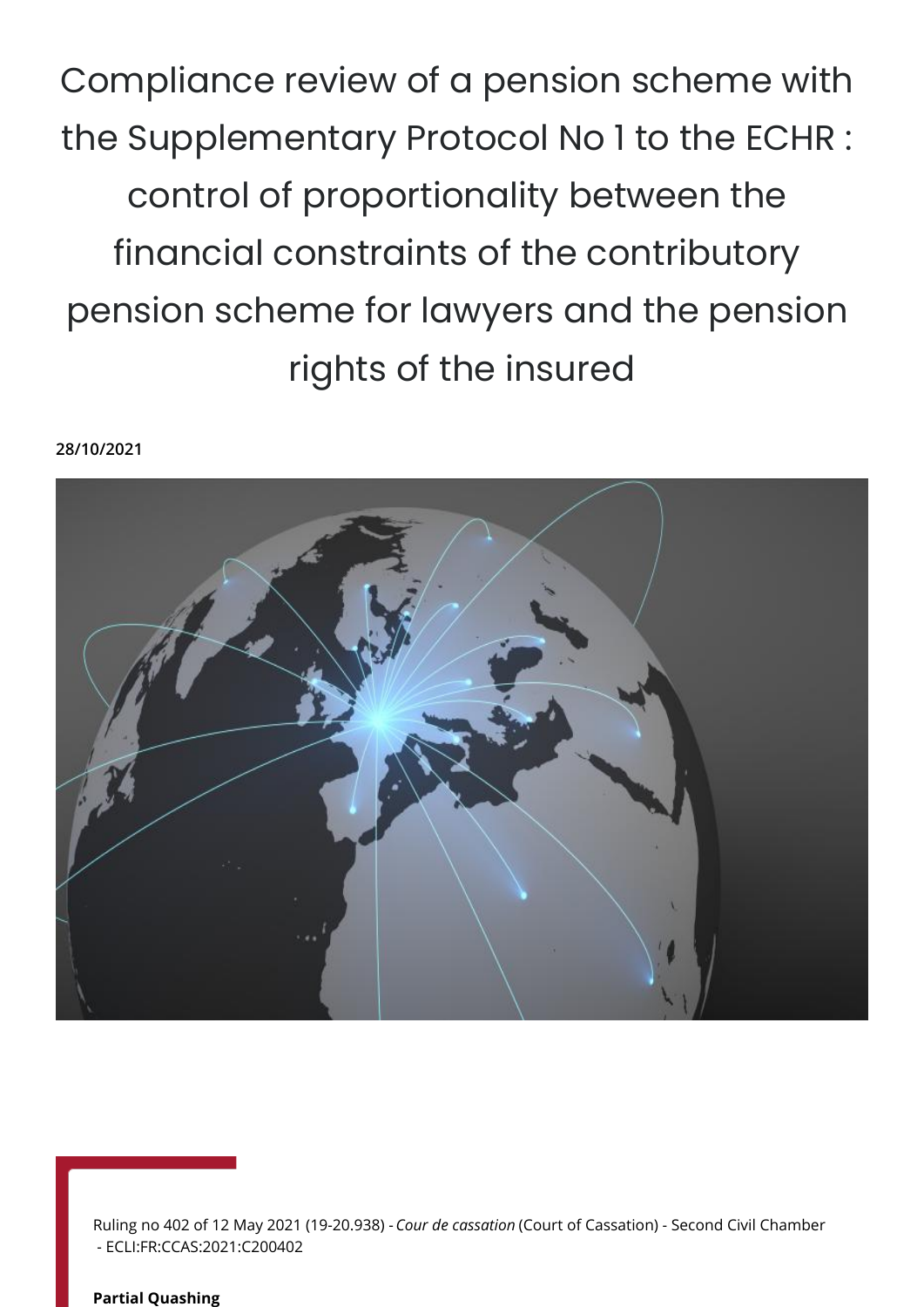Only the french version is authentic

#### **Summary**

 Article 1 of Supplementary Protocol No 1 to the Convention for the Protection of Human Rights and Fundamental Freedoms provides , when a person is subject to compulsory membership of an essentially contributory pension scheme, there should be a reasonable relationship of proportionality expressing a fair balance between the funding requirements of the pension scheme in question and the individual pension rights of contributors.

 The so-called "clause de stage" in the basic pension scheme for lawyers, resulting from Articles L. 723-11 and R. 723-37, 3° of the Social Security Code, then applicable, provides that an insured person who has not paid sixty quarterly periods of contributions is entitled to a fraction of the allowance for older salaried workers on the basis of this period.

For an insured person who does not have sixty quarters of insurance contributions - a significant period in terms of the length of a professional career - the "clause de stage" only provides a fraction of the allowance for older salaried workers as payment. This is a clearly disproportionate amount with relation to the total contributions payable during the period in which the rights are constituted. Although the "clause de stage" contributes to the financial balance of the pension scheme concerned, it excessively infringes on the guaranteed fundamental right of the objective it pursues, and does not strike a fair balance between the interests involved.

### *Appellant(s): Mr [A][X]*

*Respondent(s): Caisse nationale des barreaux français (National fund for members of the French Bar)*

## Facts and procedure

1. According to the ruling under appeal (Paris, 13 June 2019), Mr [X] (the insured), who practised as a lawyer from 1975 to 1990, applied for the settlement of his retirement rights on 17 November 2015. On 18 March 2016, the Caisse nationale des barreaux français (the Caisse) issued him with a pension certificate granting him, as of 1 January 2016, under the basic pension scheme, the allowance for older salaried workers, fractioned to 58/60ths.

2. The insured person challenged the terms of payment of his pension and appealed to a tribunal de grande instance (Tribunal of First Instance).

## Reviewing plea raised by the Court of its own motion

3. After notice given to the parties in accordance with Article 1015 of the Civil Procedure Code, Article 620,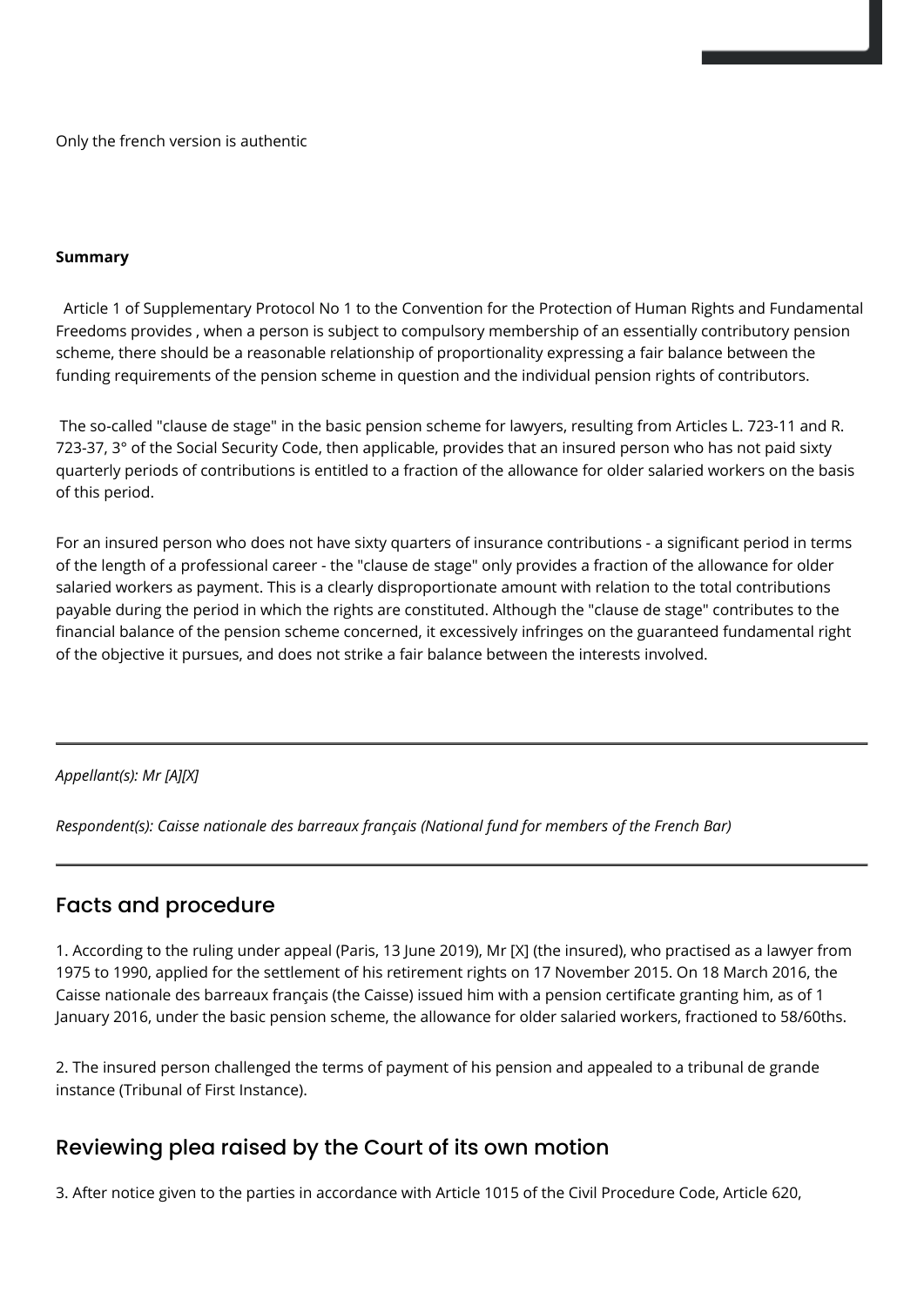paragraph 2 of the same Code shall be applied.

Considering Article 1 of Supplementary Protocol No 1 to the Convention for the Protection of Human Rights and Fundamental Freedoms, Articles L. 723-11 and R. 723-37, 3° of the Social Security Code, the latter two then applicable:

4. The first of these texts provides that when a person is subject to compulsory membership in an essentially contributory pension scheme, there should be a reasonable relationship of proportionality expressing a fair balance between the funding requirements of the pension scheme in question and the individual pension rights of contributors.

5. According to the second, an insured person subject to the pension scheme for lawyers who cannot justify sixty quarters of insurance contributions - a period set by the latter - is only entitled to a fraction of the allowance for older salaried workers on the basis of this period.

6. The individual right to a pension constitutes a substantial proprietary interest falling within the scope of Article 1 of Supplementary Protocol No 1 to the Convention for the Protection of Human Rights and Fundamental Freedoms.

7. The so-called "clause de stage" of the basic pension scheme for lawyers, described in paragraph 5, constitutes an interference with the property rights of insured persons who are members of the scheme, in that it affects the core pension rights, by depriving them of a retirement pension if they do not have the required period of insurance. This interference is contrary to the principles governing the organisation of compulsory basic pension schemes, which includes the lawyers' pension scheme. In particular, it is contrary to the contributory nature of the schemes set out in Article L. 111-2-1, II, paragraph 1 of the Social Security Code and to the rules on coordination between schemes for the benefit of insured persons who have been covered simultaneously or successively by several schemes during their career.

8. This interference is supported by legal and regulatory provisions of domestic law which are accessible, precise and foreseeable, and pursues an aim in the general interest insofar as it contributes to the financial balance of the pension scheme concerned.

9. However, for an insured person who does not have sixty quarters of insurance contributions - a significant period in terms of the length of a professional career - the "clause de stage" only provides a fraction of the allowance for older salaried workers as payment. This is a clearly disproportionate amount with relation to the total contributions payable during the period in which the rights are constituted. Although the "clause de stage" contributes to the financial balance of the pension scheme concerned, it excessively infringes the guaranteed fundamental right with respect to the purpose it pursues, and does not strike a fair balance between the interests involved. Consequently, the application of the above-mentioned Articles L. 723-11 and R. 723-37, 3° of the Social Security Code must be dismissed.

10. In order to reject the insured's claim, the ruling, based on these latter provisions, essentially held that the insured only had fifty-eight quarters of contributions to the Caisse and that it followed that the pension settlement communicated to him had been duly issued.

11. In so ruling, the cour d'appel (Court of Appeal) infringed the above-mentioned texts.

# ON THESE GROUNDS, without having to rule on the plea of the appeal, the